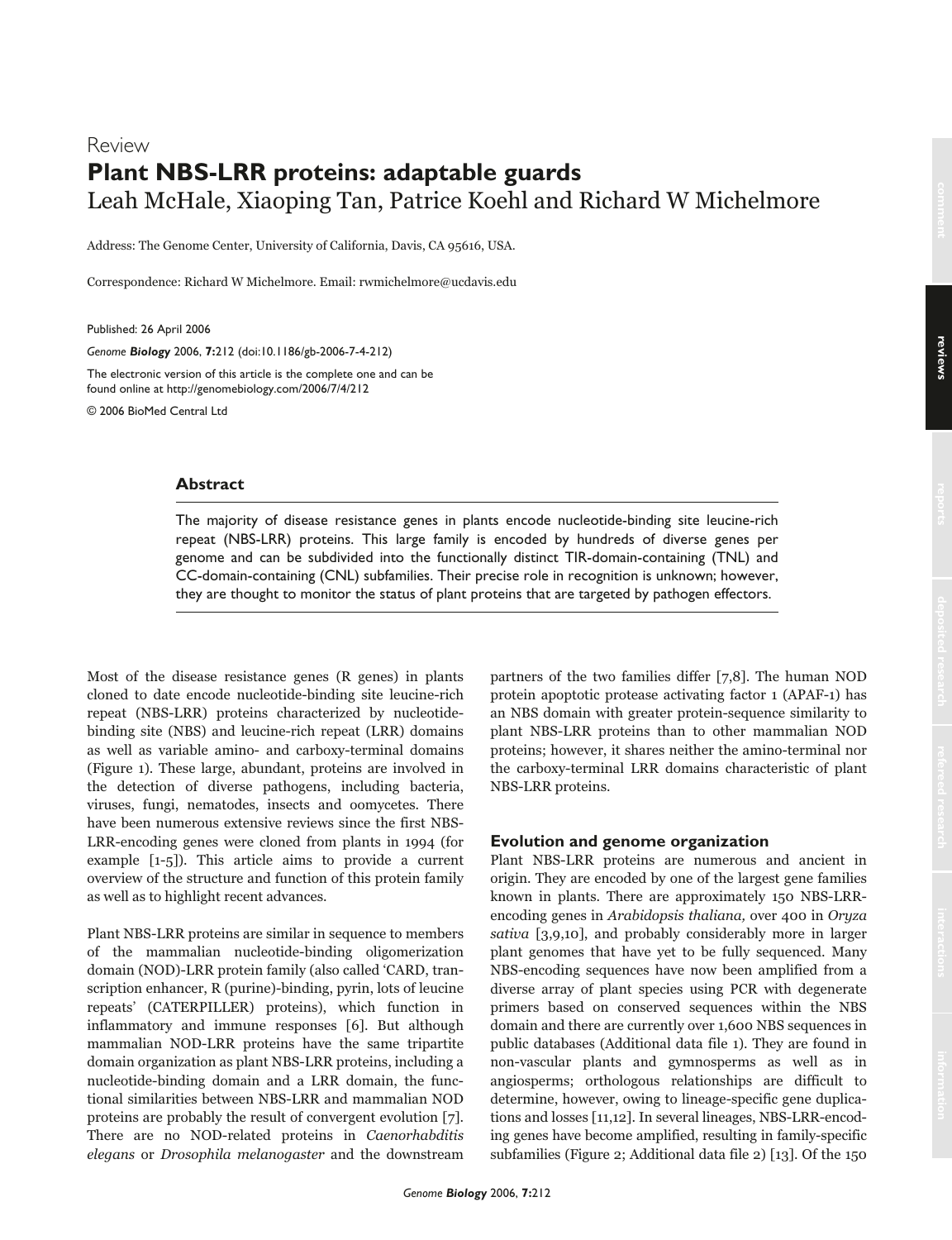

### **Figure 1**

The major domains of NBS-LRR proteins. Examples of proteins with each configuration are shown on the right. Bs4, I2, Mi, and Prf are from tomato; L6 from flax; N from tobacco; RAC1, RPP5, RPS4, RRS1, RPP8, RPP13, RPS2, RPS5, and RPM1 from *Arabidopsis*; Y-1 and Rx from potato; Mla from barley; RGC2 from lettuce; Bs2 from pepper. N, amino terminus; TIR, Toll/interleukin-1 receptor-like domain; CC, coiled-coil domain; X, domain without obvious CC motif; NBS, nucleotide binding site; L, linker; LRR, leucine-rich repeat domain; WRKY, zinc-finger transcription factor-related domain containing the WRKY sequence; C, carboxyl terminus.

NBS-LRR sequences in Arabidopsis, 62 have NBS regions more similar to each other than to any other non-Brassica sequences (Figure 2; Additional data file 2). Different subfamilies have been amplified in the legumes (which includes beans), the Solanaceae (which includes tomato and potato), and the Asteraceae (which includes sunflower and lettuce) [13-15]. The spectrum of NBS-LRR proteins present in one species is not therefore characteristic of the diversity of NBS-LRR proteins in other plant families.

NBS-LRR-encoding genes are frequently clustered in the genome, the result of both segmental and tandem duplications [3,10,16,17]. There can be wide intraspecific variation in copy number because of unequal crossing-over within clusters [18,19]. NBS-LRR-encoding genes have high levels of inter- and intraspecific variation but not high rates of mutation or recombination [19]. Variation is generated by normal genetic mechanisms, including unequal crossingover, sequence exchange, and gene conversion, rather than genetic events particular to NBS-LRR-encoding genes  $[3,19-21]$ .

The rate of evolution of NBS-LRR-encoding genes can be rapid or slow, even within an individual cluster of similar sequences. For example, the major cluster of NBS-LRRencoding genes in lettuce includes genes with two patterns of evolution [19]: type I genes evolve rapidly with frequent gene conversions between them, whereas type II genes evolve slowly with rare gene conversion events between clades. This heterogeneous rate of evolution is consistent with a birth-anddeath model of R gene evolution, in which gene duplication

and unequal crossing-over can be followed by densitydependent purifying selection acting on the haplotype, resulting in varying numbers of semi-independently evolving groups of R genes [19,22].

The impact of selection on the different domains of individual NBS-LRR-encoding genes is also heterogeneous [19]. The NBS domain seems to be subject to purifying selection but not to frequent gene-conversion events, whereas the LRR region tends to be highly variable. Diversifying selection, as indicated by significantly elevated ratios of nonsynonymous to synonymous nucleotide substitutions, has maintained variation in the solvent-exposed residues of the -sheets of the LRR domain (see below) [19,23]. Unequal crossing-over and gene conversion have generated variation in the number and position of LRRs, and in-frame insertions and/or deletions in the regions between the  $\beta$ -sheets have probably changed the orientation of individual  $\beta$ -sheets. There are, on average, 14 LRRs per protein and often 5 to 10 sequence variants for each repeat; therefore, even within Arabidopsis, there is the potential for well over  $9 \times 10^{11}$  variants, which emphasizes the highly variable nature of the putative binding surface of these proteins.

There are two major subfamilies of plant NBS-LRR proteins, defined by the presence of Toll/interleukin-1 receptor (TIR) or coiled-coil (CC) motifs in the amino-terminal domain (Figure 1). Although TIR-NBS-LRR proteins (TNLs) and CC-NBS-LRR proteins (CNLs) are both involved in pathogen recognition, the two subfamilies are distinct both in sequence and in signaling pathways (see below) and cluster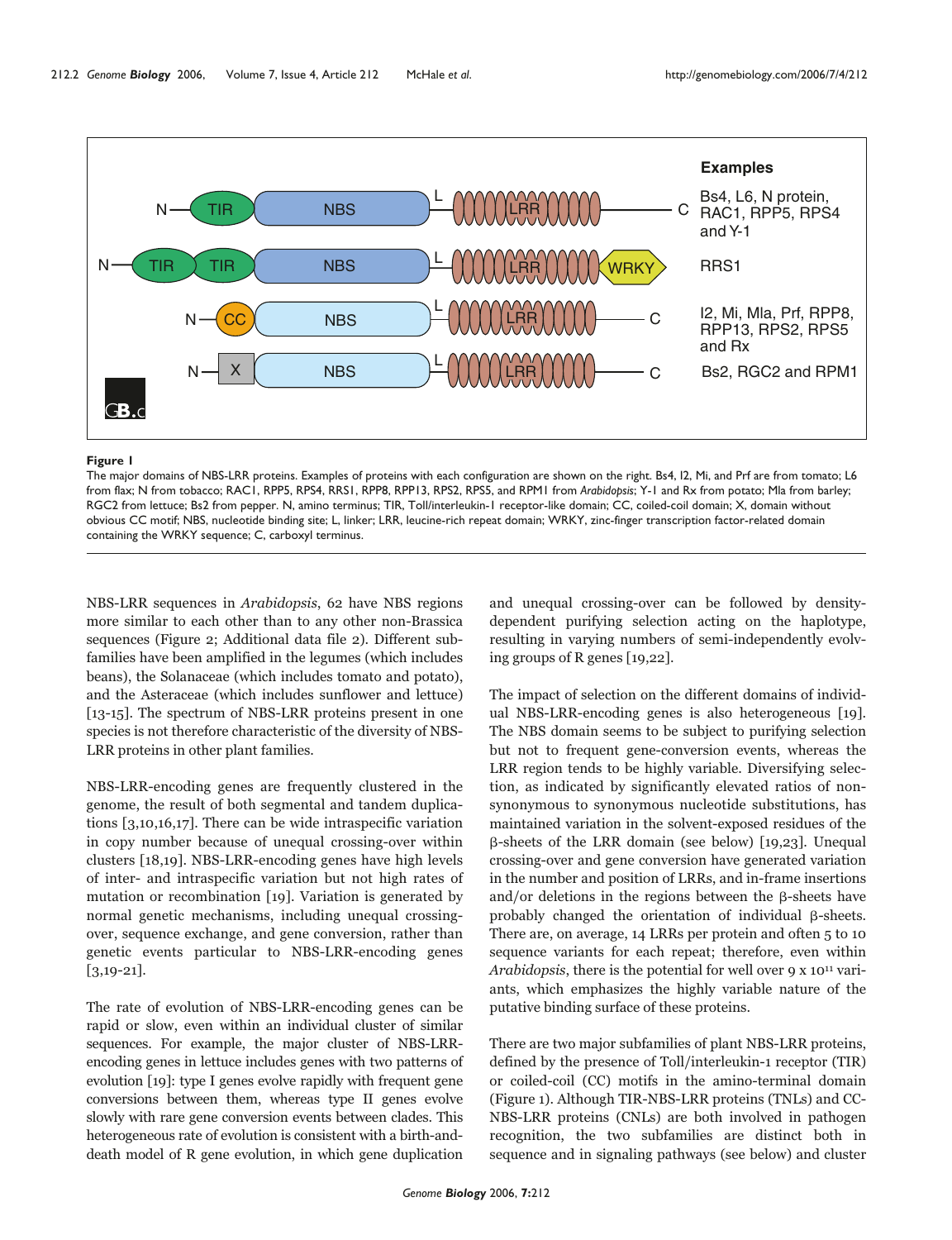

#### **Figure 2**

Neighbor-joining tree showing the family-specific amplification of NBS sequences. **(a)** TNLs. **(b)** CNLs. The complete tree was based on 1,600 sequences (see Additional data files 1 and 2 for an expanded tree with individual sequences and the alignments used). Clades that contained sequences from individual plant families were collapsed into single branches and the number of sequences in each branch is indicated. Different taxa are assigned different colors; clades with representatives from several families are shown in black. The scale bar represents five nucleotide substitutions.

separately in phylogenetic analyses using their NBS domains (see Additional data file 2) [24,25]. TNLs are completely absent from cereal species, which suggests that the early angiosperm ancestors had few TNLs and that these were lost in the cereal lineage. The presence or absence of TNLs in basal monocots is not currently known. CNLs from monocots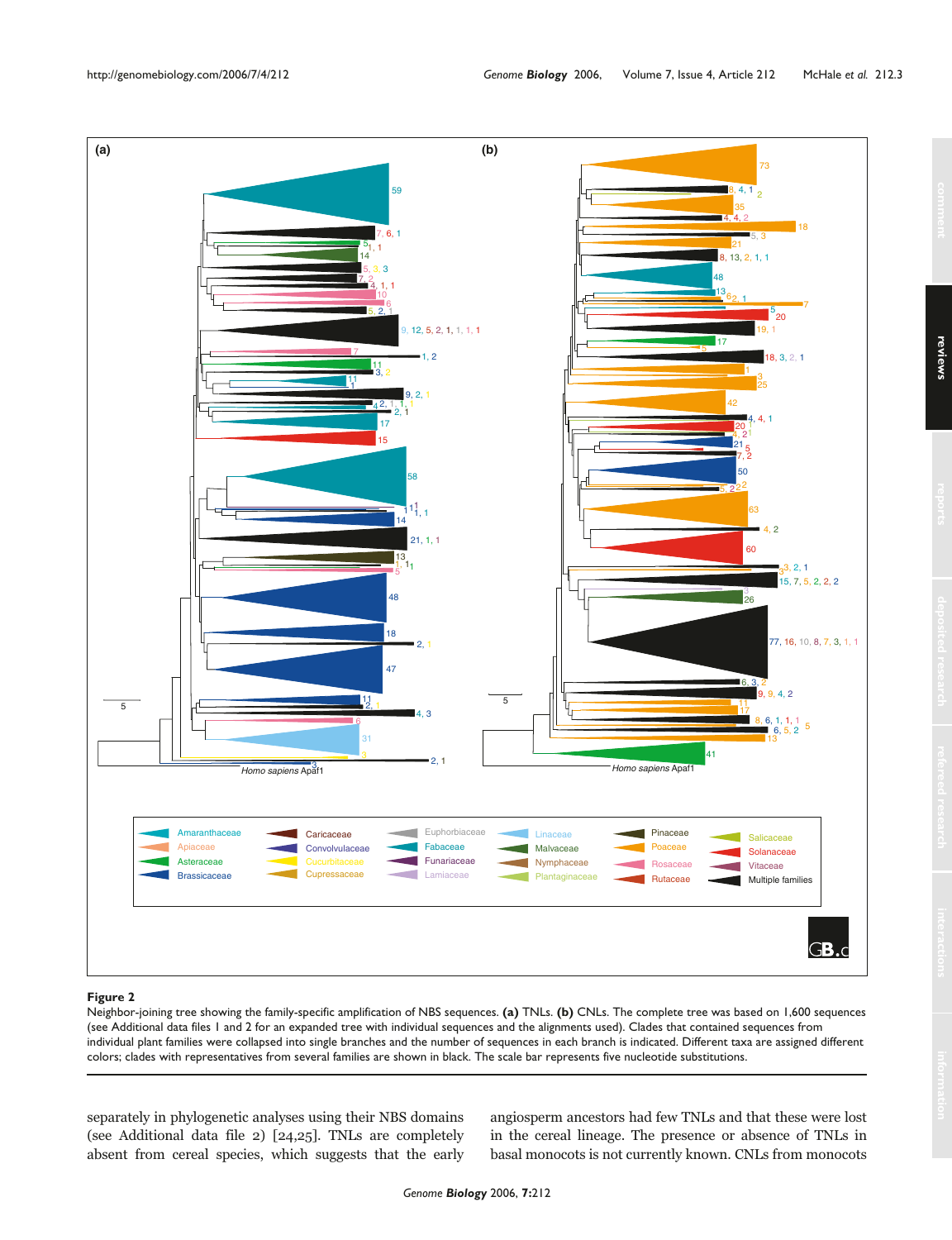and dicots cluster together, indicating that angiosperm ancestors had multiple CNLs (Figure 2) [26].

There are also 58 proteins in Arabidopsis that are related to the TNL or CNL subfamilies but lack the full complement of domains [3,27]. These include 21 TIR-NBS (TN) and five CC-NBS (CN) proteins that have amino-terminal and NBS domains but lack a LRR domain [27]. The function of these proteins is not known, but they have the potential to act as adaptors or regulators of TNL and CNL proteins.

## **Characteristic structural features**

NBS-LRR proteins are some of the largest proteins known in plants, ranging from about 860 to about 1,900 amino acids. They have at least four distinct domains joined by linker regions: a variable amino-terminal domain, the NBS domain, the LRR region, and variable carboxy-terminal domains (Figure 1). Four subfamilies of CNLs and eight subfamilies of TNLs were identified in Arabidopsis from sequence homology, motifs, intron positions and intron phase [3]. No crystal structures have been determined for any part of a plant NBS-LRR protein; crystal structures of mammalian NBS and LRR domains are, however, available as templates for homology-modeling approaches.

### **The amino-terminal domain**

There is little experimental information on the function of the amino-terminal domain. In animals, the TIR domain is involved in signaling downstream of Toll-like receptors. Many plant NBS-LRR proteins are thought to monitor the status of ('guard') targets of pathogen virulence effectors (see below). Given the presence of TIR or CC motifs as well as the diversity of these domains, the amino termini are thought to be involved in protein-protein interactions, possibly with the proteins being guarded or with downstream signaling components [4]. Polymorphism in the TIR domain of the flax TNL protein L6 affects the specificity of pathogen recognition [28]. An alanine-polyserine motif that may be involved in protein stability is located immediately adjacent to the amino-terminal methionine in many TNLs (but not CNLs) in Arabidopsis [3]. Four conserved TIR motifs span 175 amino acids within the TIR domain of TNLs [27]. A CC motif is common but not always present in the 175 amino acids amino-terminal to the NBS of CNLs [3]. Some CNLs have large amino-terminal domains; tomato Prf, for example, has 1,117 amino acids amino-terminal of the NBS, much of which is unique to this protein.

### **The NBS domain**

More is known of the structure and function of the NBS domain, which is also called the NB-ARC (nucleotide binding adaptor shared by NOD-LRR proteins, APAF-1, R proteins and CED4) domain. This domain contains several defined motifs characteristic of the 'signal transduction ATPases with numerous domains' (STAND) family of ATPases, which includes the mammalian NOD proteins [29,30]. STAND proteins function as molecular switches in disease signaling pathways. Specific binding and hydrolysis of ATP has been shown for the NBS domains of two tomato CNLs, I2 and Mi [31]. ATP hydrolysis is thought to result in conformational changes that regulate downstream signaling. The first report of NBS-LRR protein oligomerization, a critical event in signaling from mammalian NOD proteins, is the oligomerization of tobacco N protein (a TNL) in response to pathogen elicitors [32]. In Arabidopsis, eight conserved NBS motifs have been identified through analysis with MEME, a program for motif identification [3]. NBS domains of TNLs and CNLs are distinguished by the sequences of three resistance NBS (RNBS) motifs within them (RNBS-A, RNBS-C, and RNBS-D motifs; see Additional data file 3) [3].

Threading plant NBS domains onto the crystal structure of human APAF-1 provides informative insights into the spatial arrangement and function of the motifs conserved in the plant NBS domains (Figure 3) [30,33]. The nucleotidebinding domain of APAF-1 consists of three subdomains: a three-layered  $\alpha/\beta$  subdomain (containing the anchor region), a helical subdomain (containing the kinase-2 motif and P-loop) and a winged-helix subdomain (containing the MHDV motif; Figure 3). The specific binding of ADP by human APAF-1 is achieved by a total of eight direct and four water-mediated hydrogen bonds; the P-loop portion of the helical subdomain interacts with the  $\alpha$ - and β-phosphates of ADP, a histidine and a serine residue on the winged-helix subdomain interacts with a phosphate and the sugar of ADP, and a small anchor region in the  $\alpha/\beta$  subdomain stabilizes the adenine base [33].

The binding pocket and patterns of binding to ADP are well conserved in the threading models of TNLs (exemplified by the Arabidopsis protein RPS4) and CNLs (exemplified by the Arabidopsis protein RPS5; Figure 3) ([30] and P.K., unpublished work). The NBS domains of TNLs contain additional loops absent in the NBS domain of CNLs. TNLs and CNLs have four conserved motifs that are located around the catalytic cleft: the P-loop, the anchor region, and the MHDV motif (specifically the histidine residue), all of which serve to orient the ADP molecule, as well as the GLPL motif (the MHDV and GLPL motifs are named after their constituent amino acids in the single-letter code). While there is no obvious contact between ADP and the GLPL motif in human APAF-1, the conservation of its position on top of the binding site in APAF-1, RPS4 and RPS5 indicates that it may be involved in binding ADP. In addition, the last two aspartic acids in the kinase-2 motif are positioned to interact with the third phosphate of ATP, consistent with their role of coordination for the divalent metal ion required for phosphotransfer reactions, for example the  $Mg^{2+}$  of Mg-ATP (Figure 3). The anchor region in the  $\alpha/\beta$ subdomain of APAF-1, which consists of the sequence Val-Thr-Arg, is present as Phe-Gly-Asn in RSP4 and as Val-Gly-Gln in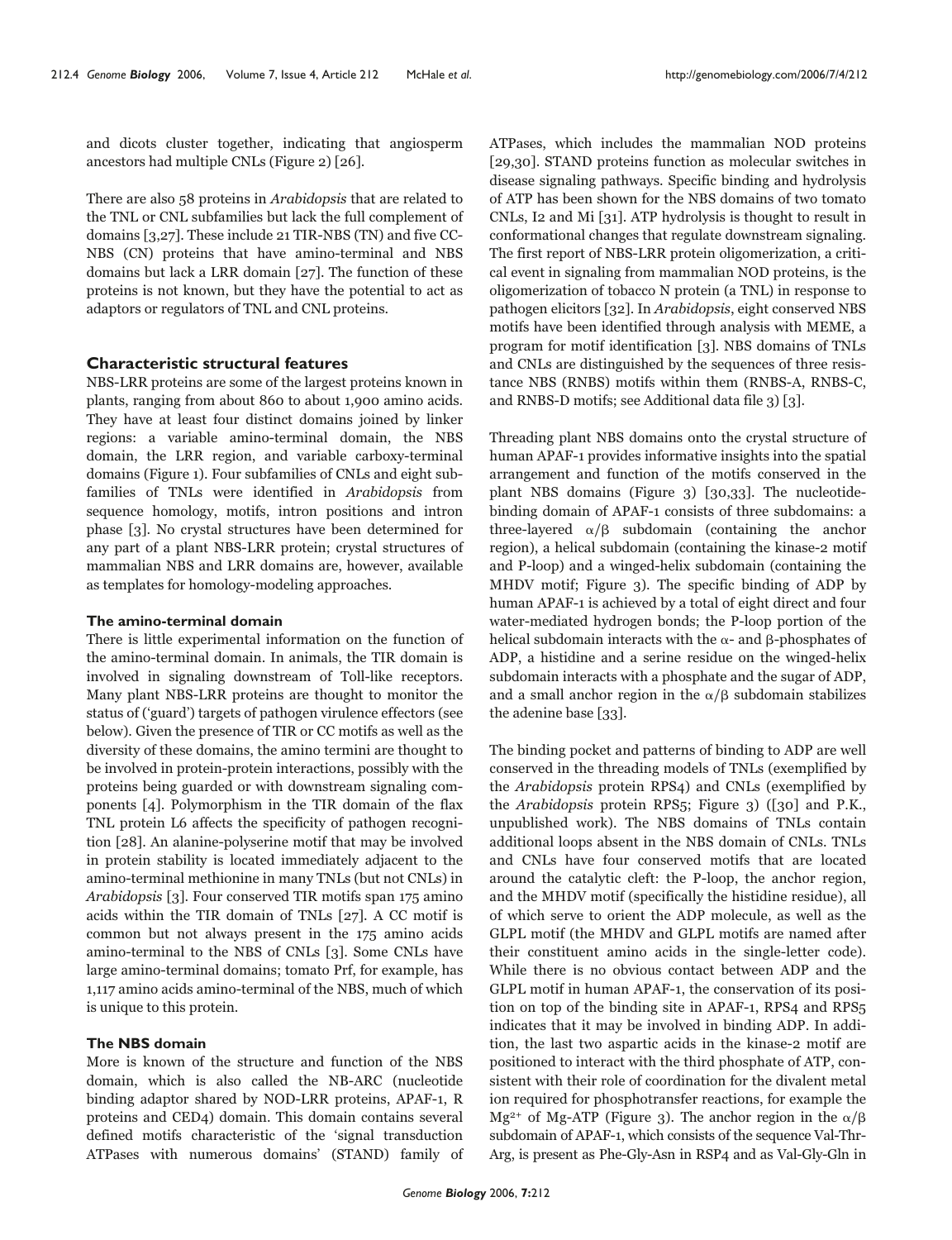

#### **Figure 3**

Predicted structures of NBS domains. Structural models for the NBS domain of TNL RPS4 and CNL RPS5 of *Arabidopsis* were generated using a selfconsistent mean-field homology modeling technique [95], in the absence of ADP. ADP was added to the two NBS models by inference from the APAF-1- ADP complex without further refinement of the models to illustrate the position of the nucleotide relative to the conserved motifs. **(a)** The structures of the NBS domains of RPS4 and RPS5, showing the positions of the conserved motifs. The protein structures are shown as ribbon diagrams and ADP is shown as a stick model. TIR-type and CC-type NBS domains are made up of motifs, in order from the amino terminus [3]: P-loop (or Walker A site, blue); RNBS-A (green); kinase-2 (or Walker B site, magenta); RNBS-B (green); RNBS-C (green); GLPL (yellow); RNBS-D (green); MHDV (orange). **(b)** The binding sites of human APAF-1 (PDB code 1z6tA), *Arabidopsis* RPS4, and RPS5, showing the residues interacting with ADP and ATP. The coordination of ADP in the three proteins involves three different conserved motifs. A small anchor region at the amino terminus of the NBS domain coordinates the adenine of ADP or ATP, the P-loop coordinates the  $\alpha$ - and β-phosphates, and the MHDV motif (in the winged-helix subdomain in  $APAF-1$ ) coordinates either the sugar or the  $\beta$ -phosphate of ADP. The two terminal aspartic acids from the kinase-2 motif are located in the pocket in which the  $\gamma$ -phosphate of ATP would sit. Images were generated using PyMol [96].

RPS5. This anchor region, consisting of a hydrophobic (Val or Phe), a small (Gly or Thr) and a polar (Arg, Asn or Gln) amino acid, was previously unrecognized, but is highly conserved in plant NBS-LRR proteins (see Additional data file 3). Autoactivating mutations in two CNLs, potato Rx (Asp460Val) and tomato I2 (Asp495Val), map next to the histidine in the MHDV motif; these mutations may perturb the binding of the  $\beta$ -phosphate of ADP and result in a more open structure [30].

## **The LRR domain**

The LRR domain is a common motif found in more than 2,000 proteins, from viruses to eukaryotes, and it is involved in protein-protein interactions and ligand binding [1]. The crystal structures of more than 20 LRR proteins have revealed that LRR domains characteristically contain a series of  $\beta$ -sheets that form the concave face shaped like a horseshoe or banana [34]. Less is known, however, about the quaternary arrangements of LRR proteins. At least three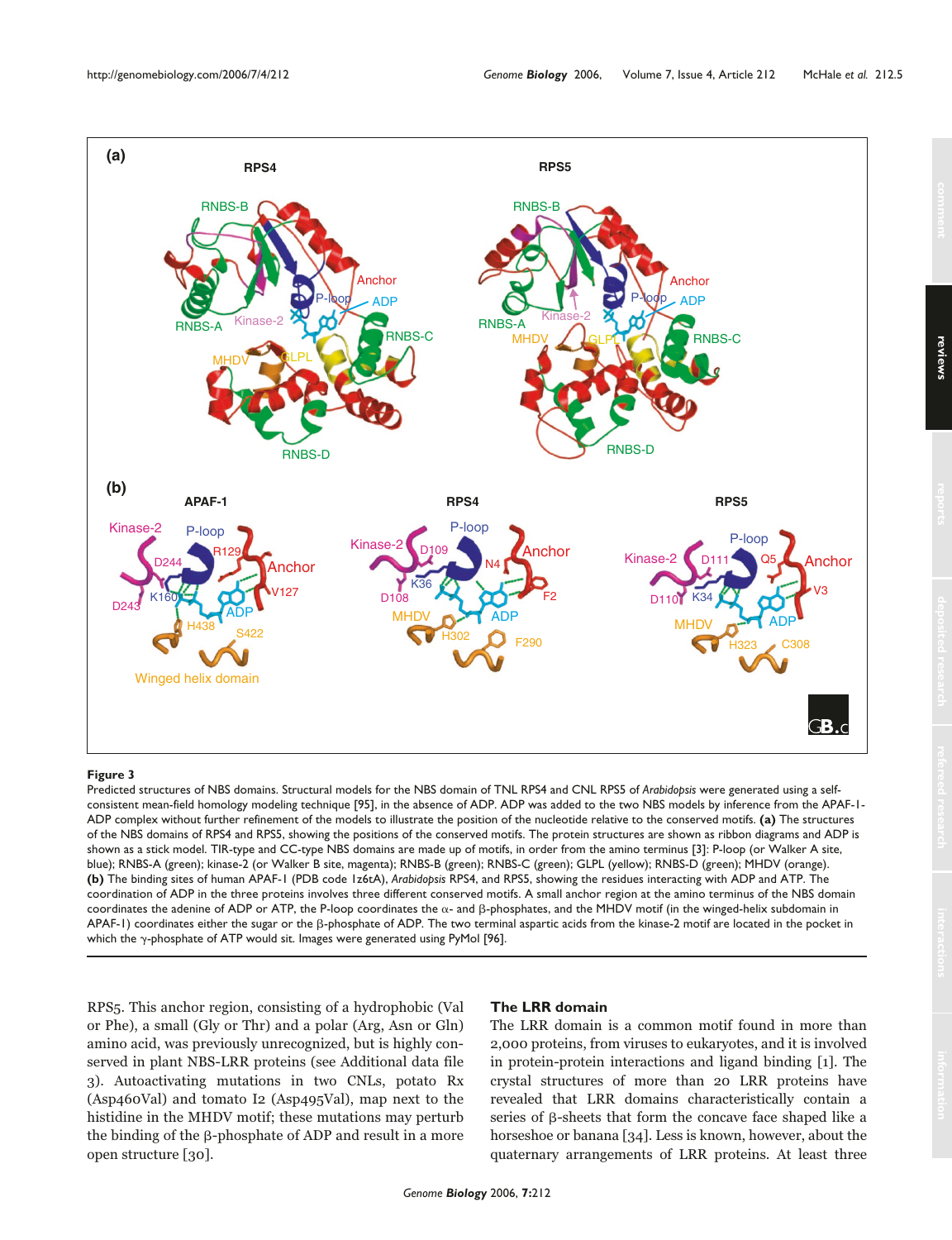different types of dimers have been observed, involving interactions of either their concave surfaces [35] or their convex surfaces [36,37], or by concatenation involving an antiparallel  $\beta$ -sheet at the interface [38]. Threading of the LRR domain of Arabidopsis RPS5 onto the crystal structure of the bovine decorin protein, a member of the small LRR proteoglycans (SLRP) protein family with a protein core composed of LRRs [35], provided a model consistent with a curved horseshoe-like surface of  $\beta$ -sheets (Figure 4; P.K., unpublished work). The number of repeats in the LRR domains in TNLs and CNLs of Arabidopsis is similar (mean 14, range 8 to 25), but this number can be considerably higher in other species. In the lettuce CNL Resistance Gene Candidate 2 (RGC2) proteins, an example of which is Dm3, the LRR domain appears to be duplicated and there can be as many as 47 LRRs in total [19]. Each LRR comprises a core



#### **Figure 4**

The predicted structure of an LRR domain resulting from the threading of the LRR domain of *Arabidopsis* RPS5 onto bovine decorin (PDB code 1xku). **(a)** A cartoon representation of the predicted structure of the RPS5 LRR domain generated using PyMol [96]. The  $\beta$ -sheets forming the concave face of the 'horseshoe' are represented as arrows. The conserved aliphatic residues are shown in blue. N, amino terminus; C, carboxyl terminus. **(b)** Alignment of the 12 leucine-rich repeats in decorin and the 13 repeats in RPS5 as well as the amino terminal nine amino acids. The conserved aliphatic residues are shown in blue.

of about 26 amino acids containing the Leu-xx-Leu-xx-Leux-Leu-xx-Cys/Asn-xx motif (where x is any amino acid), which forms a  $\beta$ -sheet; each core region is separated by a section of variable length that varies from zero to 30 amino acids. In many NBS-LRR proteins, the putative solventexposed residues (shown as x in the consensus sequence above) show significantly elevated ratios of nonsynonymous to synonymous substitutions, indicating that diversifying selection has maintained variation at these positions. The LRR domain is involved in determining the recognition specificity of several R proteins (for example [18,39-42]); direct interaction with pathogen proteins has rarely been shown, however.

The LRR domain may be involved predominantly in regulatory intramolecular interactions. The LRR domain of the potato CNL Rx interacts with the NBS domain even when expressed in trans; this interaction is disrupted by the potato virus X elicitor, a viral coat protein that can induce a host defense response [43]. Also, the inner, concave surface of the  $\beta$ -sheets may not be the only binding surface. The LRR domain of TLR3, a human Toll-like receptor, is predicted to form a heterodimer and to bind double-stranded RNA from pathogens against its looped surface, on the opposite side from the  $\beta$ -sheets [37].

Analysis using MEME identified few motifs in common between the LRR domains of TNLs and CNLs in Arabidopsis [3]. The third LRR was one of the few that contained a conserved motif. Mutation in this LRR of the CNL RPS5 results in epistatic inhibitory effects on multiple NBS-LRR proteins, suggesting that the LRR may interact with downstream signaling components [5,44]; also, a mutation within this LRR in the CNL Rx of potato results in a constitutively active form [45].

### **The carboxyl termini**

CNLs and TNLs differ markedly in the size and composition of their carboxy-terminal domains. Those of TNLs are larger and more variable than those of CNLs. CNLs typically have only 40-80 amino acids carboxy-terminal to the LRR domain, whereas the carboxyl termini of TNLs often have an additional 200-300 amino acids, equaling the size of the LRR domain. Several TNLs have extensions with similarity to other proteins [3]. One of the larger TNLs in Arabidopsis, RRS1, which becomes localized to the nucleus in response to infection, encodes a 1,388 amino-acid protein with a nuclear localization signal and a WRKY motif (a motif also found in zinc-finger transcription factors and containing the sequence Trp-Arg-Lys-Tyr) at the carboxyl terminus [46].

## **Function, localization and regulation**

Disease resistance is the only function so far demonstrated for NBS-LRR proteins; however, a role in resistance has yet to be confirmed for most. Functions in other areas of plant biology cannot be excluded, particularly for the more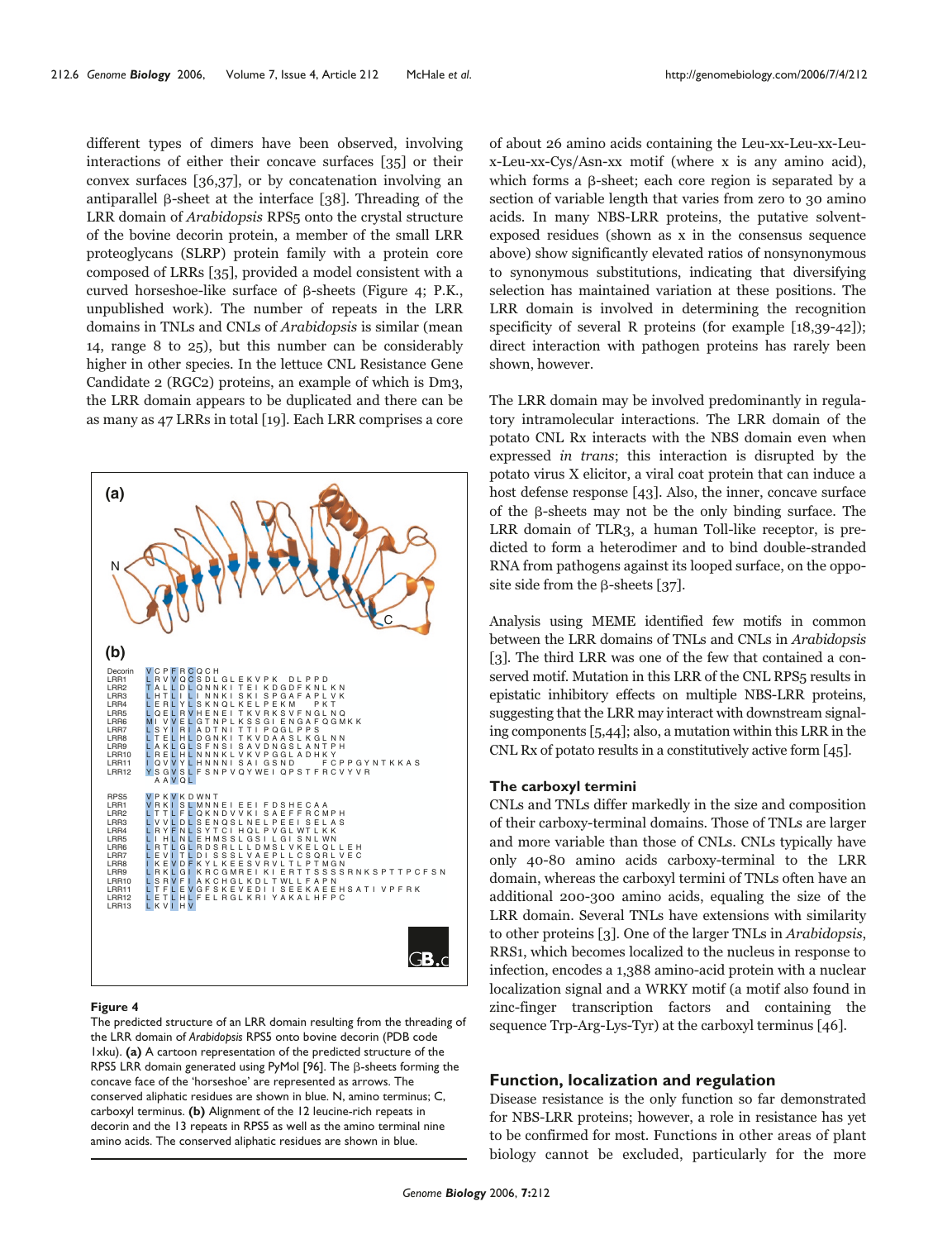divergent members of the family. The simplest model for NBS-LRR R protein function is as receptors that bind effector molecules secreted by pathogens, but direct interactions between NBS-LRR R proteins and effector proteins have been detected only rarely [47,48].

In an alternative model, the 'guard hypothesis', NBS-LRR R proteins monitor the status of plant proteins targeted by pathogen effectors [49,50]. Such indirect detection of pathogens allows a limited number of NBS-LRR R proteins to detect the activity of multiple pathogen effectors that target points of vulnerability in the plant. This has been best characterized in Arabidopsis: the CNL protein RPM1 detects the phosphorylation of RPM1-Interacting Protein 4 (RIN4) by the pathogen effectors AvrB and AvrRpm1 from Pseudomonas syringae pv. glycinea and pv. maculicola, respectively, and elicits the resistance response (Figure 5) [51]. The elicitation of this response can be abrogated by a third effector, AvrRpt2 from P. syringae pv. tomato, a protease that cleaves RIN4 [52,53]. The disappearance of RIN4 is detected, however, by a second CNL, RPS2, that in turn elicits the defense response [54,55]. There is increasing evidence from several systems that other R proteins similarly act as guards of host targets rather than direct receptors, at least for bacterial effectors [56-58].

NBS-LRR proteins function as components of macromolecular complexes [59]. Yeast two-hybrid and, more recently, co-immunoprecipitation experiments have identified multiple interacting proteins. All of the constituents and details of the dynamics of these complexes have yet to be determined, however. Oligomerization of animal NOD proteins through the NBS domain or oligomerization of Toll-like receptors through the TIR domain is important



#### **Figure 5**

The regulatory interactions between two *Arabidopsis* CNL proteins, RPM1 and RPS2, RPM1-Interacting Protein 4 (RIN4) and three pathogen virulence effectors, AvrB, AvrRpm1 and AvrRpt2 [51-55]. The protein RPM1 detects the phosphorylation of RIN4 by AvrB and AvrRpm1 and elicits the resistance response. This outcome can be blocked by AvrRpt2, a protease that cleaves RIN4. The disappearance of RIN4 is detected by RPS2, resulting in elicitation of the defense response.

for activating the signaling pathway in animal innate immune systems [60-64], but there are currently few data on the oligomerization of plant NBS-LRR proteins. Effectorinduced self-oligomerization of the tobacco N protein (a TNL) has recently been demonstrated in Nicotiana benthamiana; the ability to oligomerize was retained after loss-of-function mutations in the RNBS-A motif and TIR domain, but lost after P-loop mutations [32].

Little is known about the regulation of the plant genes that encode NBS-LRRs. Consistent with the need for a rapid response to pathogen attack, many NBS-LRR-encoding genes are constitutively expressed at low levels in healthy, unchallenged tissue, although some show tissue-specific expression (X.T., unpublished work). They are upregulated, however, in response to bacterial flagellin, which induces basal resistance, suggesting that plants can establish a state of heightened sensitivity to pathogen attack [65,66].

Both TNLs and CNLs include members that undergo alternative splicing. Alternative splicing of Toll-like receptors in animals is common and splice variants of the mouse Toll-like receptor TLR4 may be part of a regulatory feedback loop inhibiting excessive responses to bacterial lipopolysaccharide [67,68]. The induction of splice variants upon pathogen recognition has been observed for plant NBS-LRR proteins, suggesting that alternative splicing may have a regulatory role in the plant defense response [68]. Multiple transcripts have been detected for several TNL-encoding genes (RPP5, RPS4, and RAC1 in Arabidopsis, L6 in flax, N in tobacco, Y-1 in potato, and Bs4 in tomato) and fewer CNL-encoding genes [69-76], although their significance to disease resistance is unclear. The ratio of transcripts from the tobacco  $N$  gene is critical for resistance to tobacco mosaic virus [71]. Both fulllength and alternative transcripts are necessary for resistance mediated by RPS4 in Arabidopsis [73].

Triggering of basal resistance and/or cell death associated with specific resistance imposes a heavy cost and is therefore likely to be tightly regulated. There is growing evidence for multiple layers of negative regulation, paralleling that observed in mammals. One layer involves RIN4; the disappearance of RIN4 triggers the basal resistance response (see above) [4,51]. Another level involves the interaction between the LRR and NBS regions; the LRR can act in trans as a negative regulator of the NBS in the CNLs potato Rx and tomato Mi [42,43]). A third layer involves the conformational change of the NBS following hydrolysis of ATP [31]. NBS-LRR R protein activity may also be subject to regulation by heat-shock proteins such as the Hsp90 proteins [4]; both CNLs such as Arabidopsis RPM1 and potato Rx and TNLs such as the tobacco N protein require cytosolic HSP90 for their function [77-79].

The role of protein degradation in resistance signaling is unclear, but there is increasing evidence for its importance [80].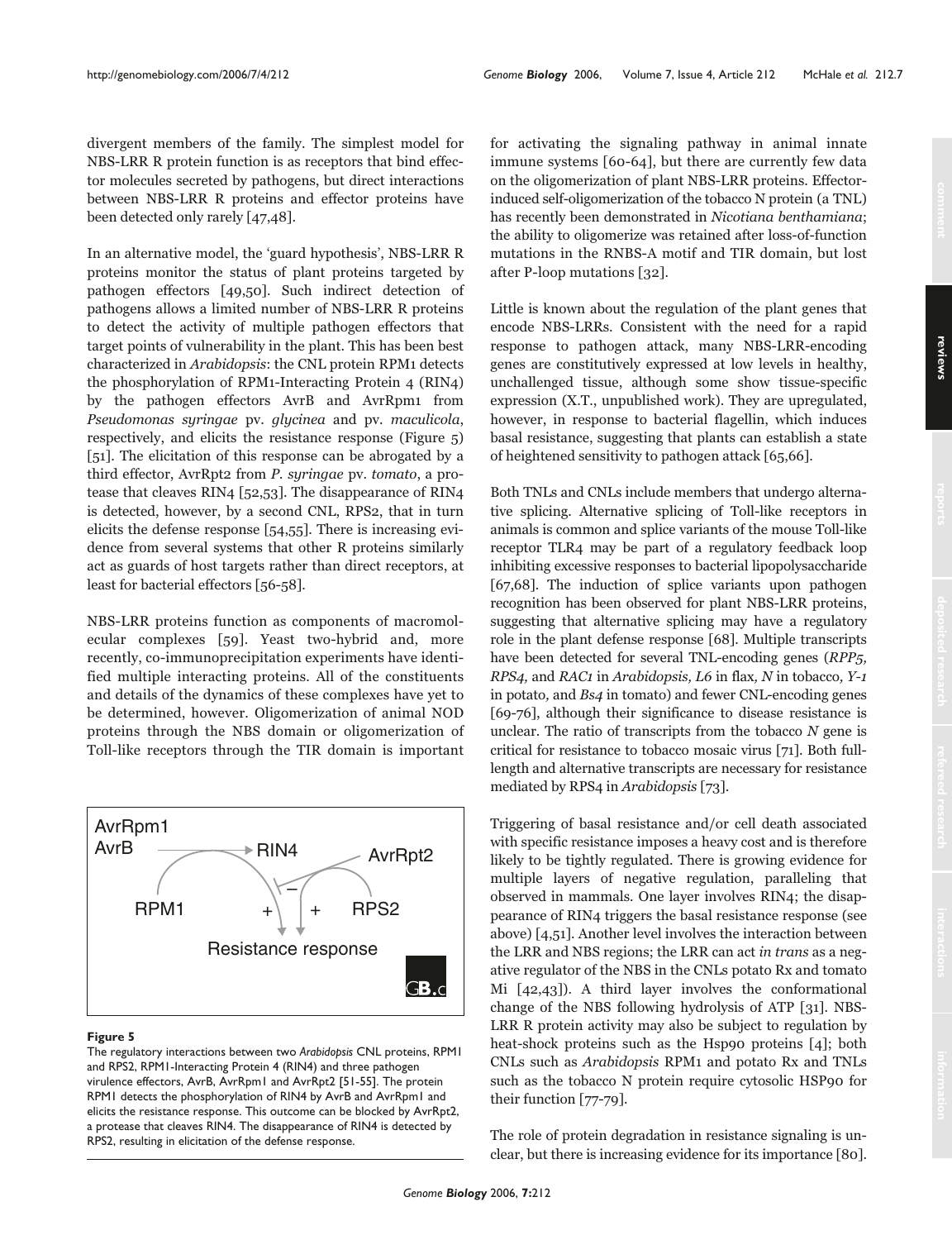Two proteins, 'Required for Mla12 Resistance 1' (RAR1) and 'Suppressor of G2 Allele of SKP1' (SGT1), are required for the function of several R proteins that signal through different pathways [59]. The COP9 signalosome, a multiprotein complex involved in protein degradation, is required for resistance to tobacco mosaic virus mediated by the tobacco TNL N protein [81]. The Arabidopsis CNL protein RPM1 is degraded at the onset of the hypersensitive response [82]; RING-finger E3 ubiquitin ligases in Arabidopsis are involved in RPM1- and RSP2-mediated elicitation of the hypersensitive response [83]. Therefore, either specific or general proteolysis may have roles in controlling the amplitude of the defense response and the extent of cell death associated with the hypersensitive response.

Most NBS-LRR proteins lack a signal peptide or membranespanning regions and are therefore assumed to be cytoplasmic. Fractionation studies and interactions in yeast with membrane-associated proteins suggest that several are localized to the inner side of the membrane [51,54,55,82]. Localization studies are challenging, however, because of the probable dynamic nature of complexes and because of the low endogenous expression levels of NBS-LRR proteins; consequently, data from overexpression studies are difficult to interpret.

Plant NBS-LRR proteins act through a network of signaling pathways and induce a series of plant defense responses, such as activation of an oxidative burst, calcium and ion fluxes, mitogen-associated protein kinase cascade, induction of pathogenesis-related genes, and the hypersensitive response [4,84-86]. At least three independent, genetically defined signaling pathways in Arabidopsis are induced by NBS-LRR proteins [87]. TNLs and CNLs tend to signal through different downstream pathways: TNLs signal through the 'Enhanced Disease Susceptibility' protein EDS1 and CNLs through the 'Non-race specific Disease Resistance' protein NDR1, although this correlation is not absolute. A separate pathway independent of EDS1 and NDR1 is activated by the Arabidopsis CNLs RPP8 and RPP13. Several small signaling molecules in the plant defense response, such as salicylic acid, jasmonic acid, ethylene, and nitric oxide, are involved downstream of NBS-LRR proteins and there is complicated cross-talk between the different signaling pathways, involving both synergism and mutual antagonism between pathways [88-91].

## **Frontiers**

The scope and complexity of this protein family provide many opportunities and challenges for both evolutionary and functional studies. An important immediate goal is to obtain crystal structures of NBS-LRR proteins, either in their entirety or as individual domains with and without their ligands. The coevolution of NBS-LRR proteins with their cognate bacterial effectors and their plant targets is of considerable interest, particularly as understanding these genetic changes and selective forces could lead to strategies for generating plants with more durable disease resistance. We also need to address an intriguing conundrum: if the LRR domain is acting as a negative regulator of the NBS domain and NBS-LRR proteins are monitoring the status of conserved host proteins, why is there frequently a strong evolutionary signal of divergent selection acting on solventexposed residues on the concave surface of the LRR?

Numerous questions remain at the functional level. Are all NBS-LRR proteins involved in plant defense, or do some have other functions? What are the constituents of the macromolecular complexes involving NBS-LRR proteins and what events occur upon pathogen challenge? Do these complexes often contain multiple NBS-LRR proteins [92]? Are pathogen effectors usually detected indirectly, through monitoring their activity on plant targets, or are some effectors, for example from oomycetes or fungi, detected directly by NBS-LRR proteins? Do the proteins with only some of the domains, such as the TN and CN proteins [27], function as regulatory or adaptor molecules?

Other questions include the functions of the variable aminoand carboxy-terminal domains and the multiple layers of positive and negative regulation (transcriptional, alternative splicing, phosphorylation and particularly protein degradation). Also, what is the functional significance of the lack of TNLs in cereals, and does this result in a different spectrum of resistance responses? Finally, what is the molecular basis of 'restricted taxonomic functionality' (resistance function restricted to within a plant family) of NBS-LRR proteins [93] and which additional proteins are required for function in plants other than the source species?

Ultimately, once the evolutionary mechanisms and structurefunction relationships are understood in detail, it might be possible to generate NBS-LRR proteins with new recognition specificities that target key pathogen constituents, resulting in new, durable forms of resistance.

## **Additional data files**

The following additional data files are available: Additional data file 1 shows an alignment of 65 amino acids from 1,600 NBS sequences used to generate the neighbor-joining trees shown in Figure 2 and Additional data file 2; in both additional data files, parts (a) show TNL sequences and parts (b) CNL sequences. Additional data file 3 shows an alignment of NBS sequences used to generate the models of the NBS domain of RPS4 and RPS5 shown in Figure 3; PHYRE, a threading service available at [94], identified APAF-1 (PDB code 1z6t) as a reliable template to model the RPS4 and RPS5 NBS domains, with Z-scores of 5 x 10-23 and 1 x 10-18, respectively. The PHYRE pairwise sequence alignments of APAF-1 and RPS4 and of APAF-1 and RPS5 were collated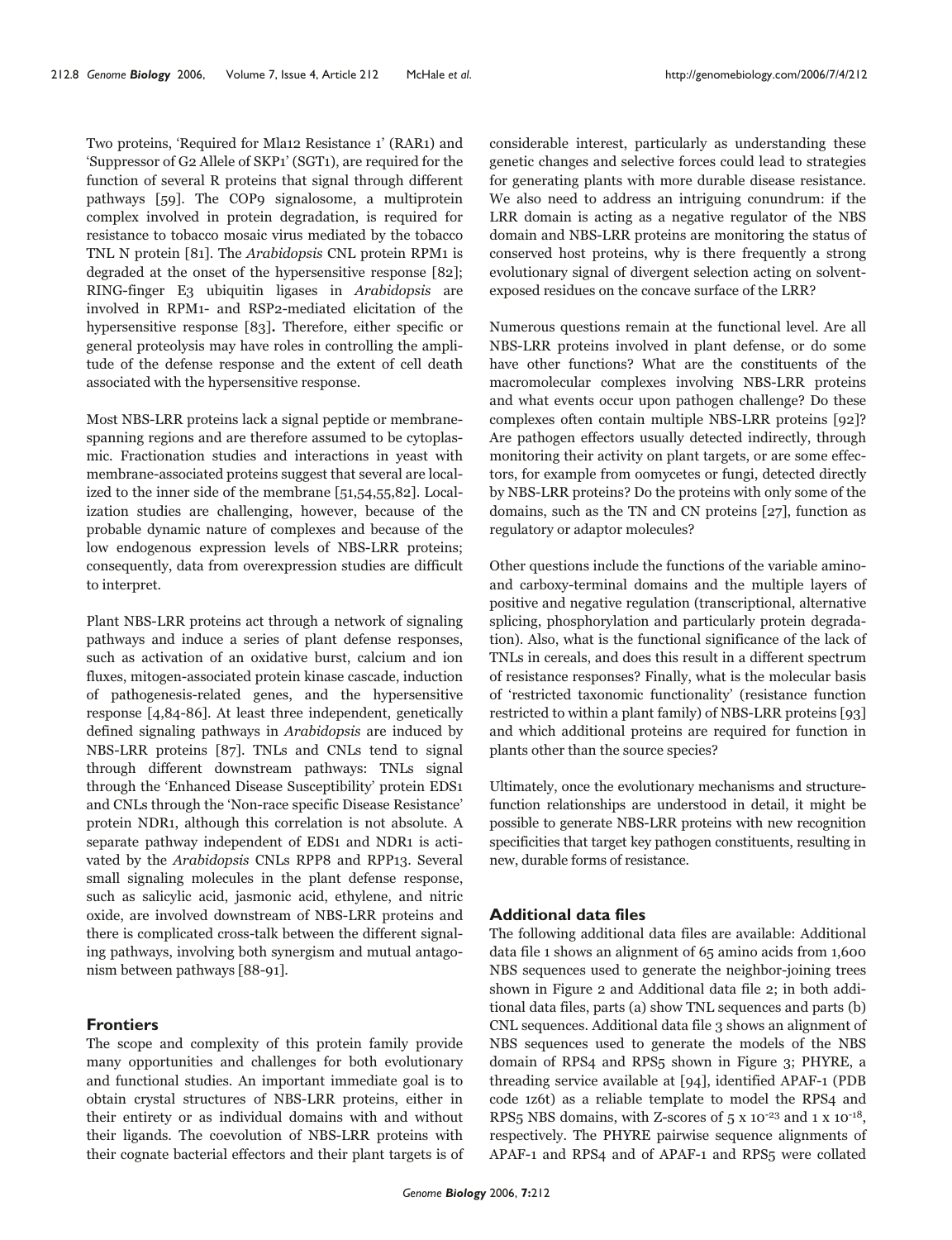into a single alignment without further refinement. Boxes show the positions of the eight motifs identified by Meyers et al. [3] and the position of the anchor region.

## **References**<br>L. lones DA. k

- Jones DA, Jones JDG: The role of leucine-rich repeat proteins **in plant defenses.** *Adv Bot Res* 1997, **24:**90-167.
- 2. Ellis J, Dodds P, Pryor T: **Structure, function and evolution of plant disease resistance genes.** *Curr Opin Plant Biol* 2000 **3:**278-284.
- 3. Meyers BC, Kozik A, Griego A, Kuang H, Michelmore RW: **Genome-wide analysis of NBS-LRR-encoding genes in** *Arabidopsis***.** *Plant Cell* 2003, **15:**809-834.
- 4. Belkhadir Y, Subramaniam R, Dangl JL: **Plant disease resistance protein signaling: NBS-LRR proteins and their partners.** *Curr Opin Plant Biol* 2004, **7:**391-399.
- 5. Jones DA, Takemoto D: **Plant innate immunity direct and indirect recognition of general and specific pathogen-associated molecules.** *Curr Opin Immunol* 2004, **16:**48-62.
- Inohara N, Chamaillard M, McDonald C, Nunez, G: **NOD-LRR proteins: role in host-microbial interactions and inflammatory disease.** *Annu Rev Biochem* 2005, **74:**355-383.
- 7. Ausubel FM: **Are innate immune signaling pathways in plants and animals conserved?** *Nat Immunol* 2005, **6:**973-979.
- 8. Ting JP, Davis BK: **CATERPILLER: a novel gene family important in immunity, cell death, and diseases.** *Annu Rev Immunol* 2005, **23:**387-414.
- 9. **Functional and Comparative Genomics of Disease Resistance Gene Homologs** [http://niblrrs.ucdavis.edu]
- 10. Monosi B, Wisser RJ, Pennill L, Hulbert SH: **Full-genome analysis of resistance gene homologues in rice.** *Theor Appl Genet* 2004, **109:**1434-1447.
- 11. Zhou T, Wang Y, Chen JQ, Araki H, Jing Z, Jiang K, Shen J, Tian D: **Genome-wide identification of NBS genes in japonica rice reveals significant expansion of divergent non-TIR NBS-LRR genes.** *Mol Genet Genomics* 2004, **271:**402-415.
- 12. Akita M, Valkonen JP: **A novel gene family in moss (***Physcomitrella patens***) shows sequence homology and a phylogenetic relationship with the TIR-NBS class of plant disease resistance genes.** *J Mol Evol* 2002, **55:**595-605.
- Cannon SB, Zhu H, Baumgarten AM, Spangler R, May G, Cook DR, Young ND: **Diversity, distribution, and ancient taxonomic relationships within the TIR and non-TIR NBS-LRR resistance gene subfamilies.** *J Mol Evol* 2002, **54:**548-562.
- 14. Plocik A, Layden J, Kesseli R: **Comparative analysis of NBS domain sequences of NBS-LRR disease resistance genes from sunflower, lettuce, and chicory.** *Mol Phylogenet Evol* 2004, **31:**153-163.
- 15. Yaish MW, Saenz de Miera LE, Perez de la Vega M: **Isolation of a family of resistance gene analogue sequences of the nucleotide binding site (NBS) type from** *Lens* **species.** *Genome* 2004, **47:**650-659.
- 16. Richly E, Kurth J, Leister D: **Mode of amplification and reorganization of resistance genes during recent** *Arabidopsis thaliana* **evolution.** *Mol Biol Evol* 2002, **19:**76-84.
- 17. Leister D: **Tandem and segmental gene duplication and recombination in the evolution of plant disease resistance gene.** *Trends Genet* 2004, **20:**116-122.
- 18. Chin DB, Arroyo-Garcia R, Ochoa OE, Kesseli RV, Lavelle DO, Michelmore RW: **Recombination and spontaneous mutation at the major cluster of resistance genes in lettuce (***Lactuca sativa***).** *Genetics* 2001, **157:**831-849.
- 19. Kuang H, Woo SS, Meyers BC, Nevo E, Michelmore RW: **Multiple genetic processes result in heterogeneous rates of evolution within the major cluster disease resistance genes in lettuce.** *Plant Cell* 2004, **16:**2870-2894.
- 20. Baumgarten A, Cannon S, Spangler R, May G: **Genome-level evolution of resistance genes in** *Arabidopsis thaliana***.** *Genetics* 2003, **165:**309-319.
- 21. Mondragon-Palomino M, Gaut BS: **Gene conversion and the evolution of three leucine-rich repeat gene families in** *Arabidopsis thaliana***.** *Mol Biol Evol* 2005, **22:**2444-2456.
- 22. Michelmore RW, Meyers BC: **Clusters of resistance genes in plants evolve by divergent selection and a birth-and-death process.** *Genome Res* 1998, **8:**1113-1130.
- 23. Mondragon-Palomino M, Meyers BC, Michelmore RW, Gaut BS: **Patterns of positive selection in the complete NBS-LRR gene family of** *Arabidopsis thaliana***.** *Genome Res* 2002, **12:**1305- 1315.
- 24. Meyers BC, Dickerman AW, Michelmore RW, Sivaramakrishnan S, Sobral BW, Young ND: **Plant disease resistance genes encode members of an ancient and diverse protein family within the nucleotide-binding superfamily.** *Plant J* 1999, **20:**317-332.
- 25. Pan Q, Wendel J, Fluhr R: **Divergent evolution of plant NBS-LRR resistance gene homologues in dicot and cereal genomes.** *J Mol Evol* 2000, **50:**203-213.
- 26. Bai J, Pennill LA, Ning J, Lee SW, Ramalingam J, Webb CA, Zhao B, Sun Q, Nelson JC, Leach JE, Hulbert SH: **Diversity in nucleotide binding site-leucine-rich repeat genes in cereals.** *Genome Res* 2002, **12:**1871-1884.
- 27. Meyers BC, Morgante M, Michelmore RW: **TIR-X and TIR-NBS proteins: two new families related to disease resistance TIR-NBS-LRR proteins encoded in** *Arabidopsis* **and other plant genomes.** *Plant J* 2002, **32:**77-92.
- 28. Luck JE, Lawrence GJ, Dodds PN, Shepherd KW, Ellis JG: **Regions outside of the leucine-rich repeats of flax rust resistance proteins play a role in specificity determination.** *Plant Cell* 2000, **12:**1367-1377.
- 29. Leipe DD, Koonin EV, Aravind L: **STAND, a class of P-loop NTPases including animal and plant regulators of programmed cell death: multiple, complex domain architectures, unusual phyletic patterns, and evolution by horizontal gene transfer.** *J Mol Biol* 2004, **343:**1-28.
- 30. Albrecht M, Takken FL: **Update on the domain architectures of NLRs and R proteins.** *Biochem Biophys Res Commun* 2006, **339:**459-462.
- 31. Tameling WI, Elzinga SD, Darmin PS, Vossen JH, Takken FL, Haring MA, Cornelissen BJ: **The tomato R gene products I-2 and MI-1 are functional ATP binding proteins with ATPase activity.** *Plant Cell* 2002, **14:**2929-2939.
- 32. Mestre P, Baulcombe DC: **Elicitor-mediated oligomerization of the tobacco N disease resistance protein.** *Plant Cell* 2006, **18:**491-501.
- 33. Riedl SJ, Li W, Chao Y, Schwarzenbacher R, Shi Y: **Structure of the apoptotic protease-activating factor 1 bound to ADP.** *Nature* 2005, **434:**926-933.
- 34. Enkhbayar, P, Kamiya, M, Osaki, M, Matsumoto, T, Matsumisha, M: **Structural principles of Leucine Rich Repeat proteins**. *Proteins* 2003, **54:** 393-403.
- 35. Scott PG, McEwan PA, Dodd CM, Bergmann PM, Bishop PN, Bella J: **Crystal structure of the dimeric protein core of decorin, the archetypal small leucine rich repeat proteoglycan.** *Proc Natl Acad Sci USA* 2004, **101:**15633-15638.
- 36. Bell JK, Mullen GE, Leifer CA, Mazzoni A, Davies DR, Segal DM: **Leucine-rich repeats and pathogen recognition in Toll-like receptors.** *Trends Immunol* 2003, **24:**528-533.
- 37. Choe J, Kelker MS, Wilson IA: **Crystal structure of human tolllike receptor 3 (TLR3) ectodomain.** *Science* 2005, **309:**581-585.
- 38. Kim JI, Lee CJ, Jin MS, Lee CH, Paik SG, Lee H, Lee JO: **Crystal structure of CD14 and its implications for lipopolysaccharide signaling.** *J Biol Chem* 2005, **280:**11347-11351.
- 39. Wulff BB, Thomas CM, Smoker M, Grant M, Jones JD: **Domain swapping and gene shuffling identify sequences required for induction of an Avr-dependent hypersensitive response by the tomato Cf-4 and Cf-9 proteins***. Plant Cell* 2001, **13:**255-272.
- Dodds PN, Lawrence GJ, Ellis JG: Six amino acid changes con**fined to the leucine-rich repeat beta-strand/beta-turn motif determine the difference between the P and P2 rust resistance specificities in flax.** *Plant Cell* 2001, **13:**163-178.
- 41. Ellis JG, Lawrence GJ, Luck JE, Dodds PN: **Identification of regions in alleles of the flax rust resistance gene L that determine differences in gene-for-gene specificity.** *Plant Cell* 1999, **11:**495-506.
- 42. Hwang CF, Williamson VM: **Leucine-rich repeat-mediated intramolecular interactions in nematode recognition and cell death signaling by the tomato resistance protein Mi.** *Plant J* 2003, **34:**585-593.
- 43. Moffett P, Farnham G, Peart J, Baulcombe DC: **Interaction between domains of a plant NBS-LRR protein in disease resistance-related cell death.** *EMBO J* 2002, **21:**4511-4519.
- 44. Warren RF, Henk A, Mowery P, Holub E, Innes RW: **A mutation within the leucine-rich repeat domain of the** *Arabidopsis*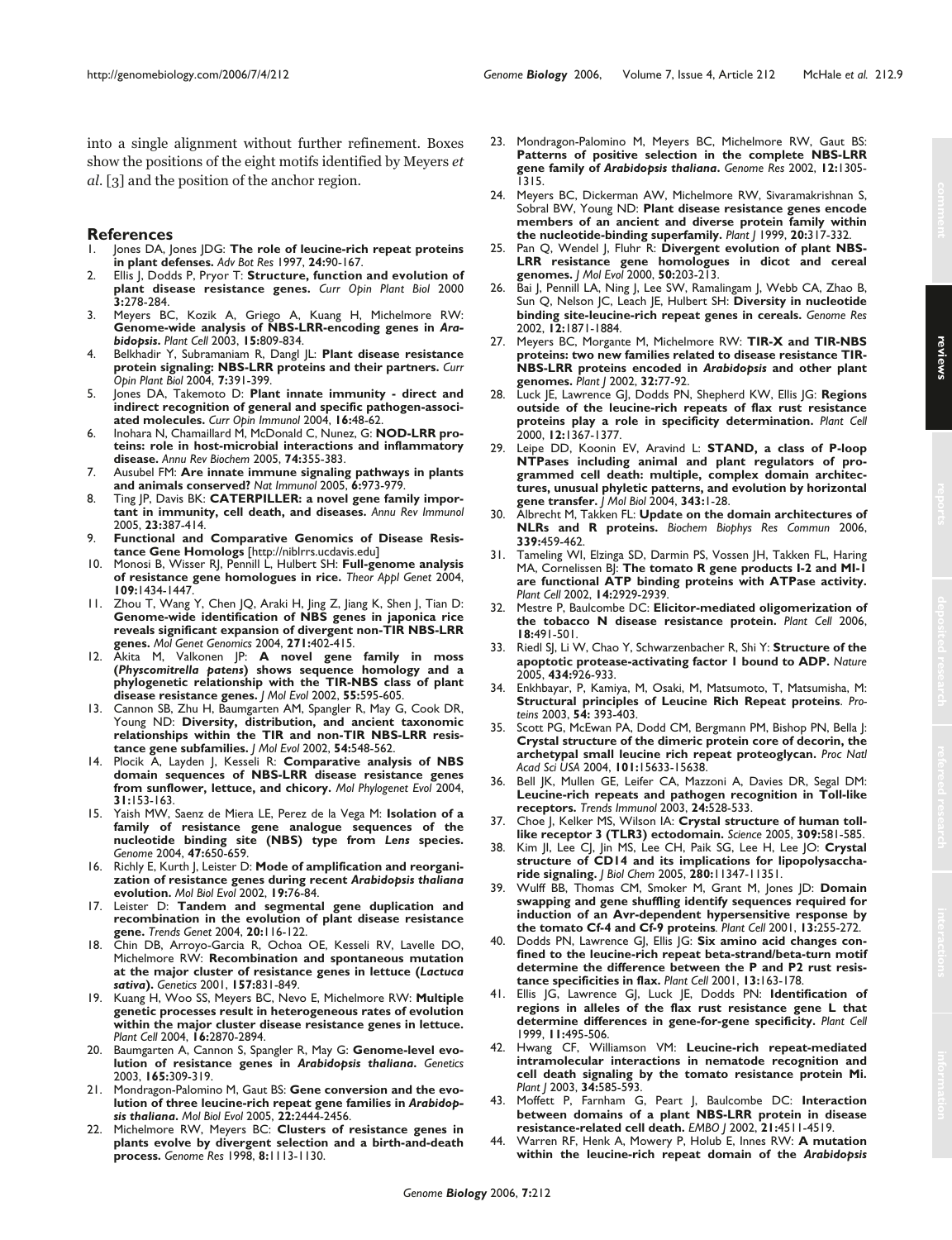**disease resistance gene** *RPS5* **partially suppresses multiple bacterial and downy mildew resistance genes.** *Plant Cell* 1998, **10:**1439-1452.

- 45. Bendahmane A, Farnham G, Moffett P, Baulcombe DC: **Constitutive gain-of-function mutants in a nucleotide binding siteleucine rich repeat protein encoded at the Rx locus of potato.** *Plant J* 2002, **32:**195-204.
- 46. Deslandes L, Olivier J, Theulieres F, Hirsch J, Feng DX, Bittner-Eddy P, Beynon J, Marco Y: **Resistance to** *Ralstonia solanacearum* **in** *Arabidopsis thaliana* **is conferred by the recessive RRS1-R gene, a member of a novel family of resistance genes.** *Proc Natl Acad Sci USA* 2002, **99:**2404-2409.
- 47. Jia Y, McAdams SA, Bryan GT, Hershey HP, Valent B: **Direct interaction of resistance gene and avirulence gene products confers rice blast resistance.** *EMBO J* 2000, **19:**4004-4014.
- 48. Deslandes L, Olivier J, Peeters N, Feng DX, Khounlotham M, Boucher C, Somssich I, Genin S, Marco Y: **Physical interaction between RRS1-R, a protein conferring resistance to bacterial wilt, and PopP2, a type III effector targeted to the plant nucleus.** *Proc Natl Acad Sci USA* 2003, **100:**8024-8029.
- Van der Biezen EA, Jones, JD: Plant disease-resistance pro**teins and the gene-for-gene concept.** *Trends Biochem Sci* 1998, **23:**454-456.
- 50. Dangl JL, Jones JD: **Plant pathogens and integrated defense responses to infection.** *Nature* 2001, **411:**826-833.
- 51. Mackey D, Holt BF 3rd, Wiig A, Dangl, JL: **RIN4 interacts with** *Pseudomonas syringae* **type III effector molecules and is required for RPM1-mediated resistance in** *Arabidopsis***.** *Cell* 2002, **108:**743-754.
- 52. Axtell MJ, Chisholm ST, Dahlbeck D, Staskawicz BJ: **Genetic and molecular evidence that the** *Pseudomonas syringae* **type III effector protein AvrRpt2 is a cysteine protease.** *Mol Microbiol* 2003, **49:**1537-1546.
- 53. Kim HS, Desveaux D, Singer AU, Patel P, Sondek J, Dangl JL: **The** *Pseudomonas syringae* **effector AvrRpt2 cleaves its C-terminally acylated target, RIN4, from** *Arabidopsis* **membranes to block RPM1 activation.** *Proc Natl Acad Sci USA* 2005, **102:**6496-6501.
- 54. Axtell MJ, Staskawicz BJ: **Initiation of RPS2-specified disease resistance in** *Arabidopsis* **is coupled to the AvrRpt2-directed elimination of RIN4.** *Cell* 2003, **112:**369-377.
- 55. Mackey D, Belkhadir Y, Alonso JM, Ecker JR, Dangl JL: *Arabidopsis* **RIN4 is a target of the type III virulence effector AvrRpt2 and modulates RPS2-mediated resistance.** *Cell* 2003, **112:**379-389.
- 56. Shao F, Golstein C, Ade J, Stoutemyer M, Dixon JE, Innes RW: **Cleavage of** *Arabidopsis* **PBS1 by a bacterial type III effector.** *Science* 2003, **301:**1230-1233.
- 57. Kruger J, Thomas CM, Golstein C, Dixon MS, Smoker M, Tang S, Mulder L, Jones JD: **A tomato cysteine protease required for Cf-2-dependent disease resistance autonecrosis.** *Science* 2002, **296:**744-747.
- 58. Rooney HC, Van't Klooster JW, van der Hoorn RA, Joosten MH, Jones JD, de Wit PJ: *Cladosporium* **Avr2 inhibits tomato Rcr3 protease required for Cf-2-dependent disease resistance.** *Science* 2005, **308:**1783-1786.
- 59. Shirasu K, Schulze-Lefert P: **Complex formation, promiscuity and multi-functionality: protein interactions in disease-resistance pathways.** *Trends Plant Sci* 2003, **8:**252-258.
- 60. Xu Y, Tao X, Shen B, Horng T, Medzhitov R, Manley JL, Tong L: **Structural basis for signal transduction by the Toll/interleukin-1 receptor domains.** *Nature* 2000, **408:**111-115.
- 61. Inohara N, Nunez G: **NODs: intracellular proteins involved in inflammation and apoptosis.** *Nat Rev Immunol* 2003, **5:**371-382.
- 62. Hu X, Yagi Y, Tanji T, Zhou S, Ip YT: **Multimerization and interaction of Toll and Spatzle in** *Drosophila. Proc Natl Acad Sci USA* 2004, **101:**9369-9374.
- 63. Sun H, Towb P, Chiem DN, Foster BA, Wasserman SA: **Regulated assembly of the Toll signaling complex drives** *Drosophila* **dorsoventral patterning.** *EMBO J* 2004, **23:**100-110.
- 64. McGettrick AF, O'Neill LA: **The expanding family of MyD88 like adaptors in Toll-like receptor signal transduction.** *Mol Immunol* 2004, **41:**577-582.
- 65. Navarro L, Zipfel C, Rowland O, Keller I, Robatzek S, Boller T, Jones JD: **The transcriptional innate immune response to flg22. Interplay and overlap with Avr gene-dependent defense response and bacterial pathogenesis.** *Plant Physiol* 2004, **135:**1113-1128.
- 66. Zipfel C, Robatzek S, Navarro L, Oakeley EJ, Jones JD, Felix G, Boller T: **Bacterial disease resistance in** *Arabidopsis* **through flagellin perception.** *Nature* 2004, **428:**764-767.
- 67. Iwami KI, Matsuguchi T, Masuda A, Kikuchi T, Musikacharoen T, Yoshikai Y: **Cutting edge: naturally occurring soluble form of mouse Toll-like receptor 4 inhibits lipopolysaccharide signaling.** *J Immunol* 2000, **165:**6682-6686.
- 68. Jordan T, Schornack S, Lahaye T: **Alternative splicing of transcripts encoding Toll-like plant resistance proteins - what's the functional relevance to innate immunity?** *Trends Plant Sci* 2002, **7:**392-398.
- Ayliffe MA, Frost DV, Finnegan EJ, Lawrence GJ, Anderson PA, Ellis JG: **Analysis of alternative transcripts of the flax L6 rust resistance gene.** *Plant J* 1999, **17:**287-292.
- 70. Parker JE, Coleman MJ, Szabo V, Frost LN, Schmidt R, van der Biezen EA, Moores T, Dean C, Daniels MJ, Jones JD: **The** *Arabidopsis* **downy mildew resistance gene** *RPP5* **shares similarity to the toll and interleukin-1 receptors with N and L6.** *Plant Cell* 1997, **9:**879-894.
- 71. Marathe R, Anandalakshmi R, Liu Y, Dinesh-Kumar SP: **The tobacco mosaic virus resistance gene,** *N***.** *Mol Plant Pathol* 2002, **3:**167-172.
- 72. Vidal S, Cabrera H, Andersson RA, Fredriksson A, Valkonen JP: **Potato gene Y-1 is an N gene homolog that confers cell death upon infection with potato virus Y.** *Mol Plant Microbe Interact* 2002, **15:**717-727.
- 73. Zhang XC, Gassmann W: **RPS4-mediated disease resistance requires the combined presence of RPS4 transcripts with full-length and truncated open reading frames.** *Plant Cell* 2003, **15:**2333-2342.
- 74. Borhan MH, Holub EB, Beynon JL, Rozwadowski K, Rimmer SR: **The** *Arabidopsis* **TIR-NB-LRR gene RAC1 confers resistance to** *Albugo candida* **(white rust) and is dependent on EDS1 but not PAD4.** *Mol Plant Microbe Interact* 2004, **17:**711-719.
- 75. Schornack S, Ballvora A, Gurlebeck D, Peart J, Baulcombe D, Ganal M, Baker B, Bonas U, Lahaye T: **The tomato resistance protein Bs4 is a predicted non-nuclear TIR-NB-LRR protein that mediates defense responses to severely truncated derivatives of AvrBs4 and overexpressed AvrBs3.** *Plant J* 2004, **37:**46-60.
- 76. Ferrier-Cana E, Macadre C, Sevignac M, David P, Langin T, Geffroy V: **Distinct post-transcriptional modifications result into seven alternative transcripts of the CC-NBS-LRR gene JA1tr of** *Phaseolus vulgaris***.** *Theor Appl Genet* 2005, **110:**895-905.
- 77. Hubert DA, Tornero P, Belkhadir Y, Krishna P, Takahashi A, Shirasu K, Dangl JL: **Cytosolic HSP90 associates with and modulates the** *Arabidopsis* **RPM1 disease resistance protein.** *EMBO J* 2003, **22:**5679-5689.
- Lu R, Malcuit T, Moffett P, Ruiz MT, Peart J, Wu AJ, Rathjen JP, Bendahmane A, Day L, Baulcombe DC: **High throughput virusinduced gene silencing implicates heat shock protein 90 in plant disease resistance.** *EMBO J* 2003, **22:**5690-5699.
- Liu Y, Burch-Smith T, Schiff M, Feng S, Dinesh-Kumar SP: Molecular **chaperone Hsp90 associates with resistance protein N and its signaling proteins SGT1 and Rar1 to modulate an innate immune response in plants.** *J Biol Chem* 2004, **279:**2101-2108.
- Van der Hoorn RAL, Jones JDG: The plant proteolytic machin**ery and its role in defence.** *Curr Opin Plant Biol* 2004, **7:**400-407.
- 81. Liu Y, Schiff M, Serino G, Deng XW, Dinesh-Kumar SP: **Role of SCF ubiquitin-ligase and the COP9 signalosome in the** *N* **gene-mediated resistance response to tobacco mosaic virus.** *Plant Cell* 2002, **14:**1483-1496.
- 82. Boyes DC, Nam J, Dangl JL: **The** *Arabidopsis thaliana* **RPM1 disease resistance gene product is a peripheral plasma membrane protein that is degraded coincident with the hypersensitive response.** *Proc Natl Acad Sci USA* 1998, **95:**15849- 15854.
- 83. Kawasaki T, Nam J, Boyes DC, Holt BF, Hubert DA, Wiig A, Dangl JL: **A duplicated pair of** *Arabidopsis* **RING-finger E3 ligase contribute to the RPM1- and RPS2-mediated hypersensitive response.** *Plant J* **44:**258-270.
- 84. Hammond-Kosack KE, Parker JE: **Deciphering plant-pathogen communication: fresh perspectives for molecular resistance breeding.** *Curr Opin Biotechnol* 2003, **14:**177-193.
- 85. Nimchuk Z, Eulgem T, Holt BF 3rd, Dangl JL: **Recognition and response in the plant immune system.** *Annu Rev Genet* 2003, **37:**579-609.